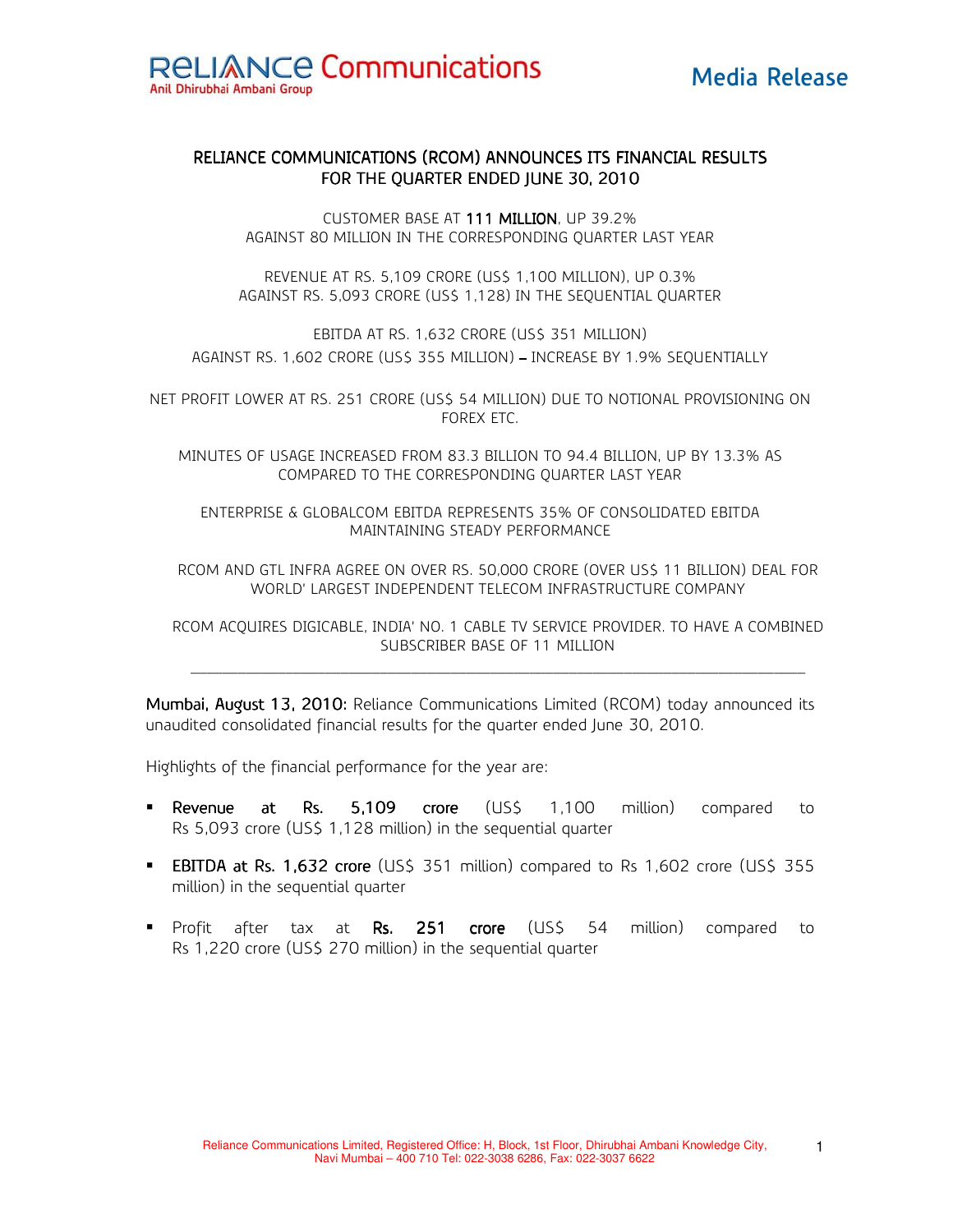# CORPORATE DEVELOPMENTS

# RCOM and GTL Infra agree on over Rs. 50,000 crore deal for world' largest independent telecom infrastructure company

The Boards of Reliance Communications Limited, and its subsidiary, Reliance Infratel Limited and GTL Infrastructure Limited in-principle approved a Rs. 50,000 crore (US\$ 11 billion) deal to create the world's largest independent telecom infrastructure company, neither owned nor controlled by any telecom operator.

This transformational deal will be implemented through a demerger of Reliance Infratel's tower assets into GTL Infrastructure. India's largest optic fibre network of over 200,000 kms and related assets presently, owned by Reliance Infratel will remain under Reliance Communication's ownership.

# **P** RCOM Board approves in-principle the induction of strategic / private equity investors into the company for an upto 26% equity stake

The Board of Directors of Reliance Communications Limited has approved in-principle the induction of strategic / private equity investors into the Company for an upto 26% equity stake at an appropriate premium to the prevailing market price, and also to examine and pursue other appropriate strategic combination / consolidation opportunities

### **RCOM acquires Digicable, India' No. 1 cable TV service provider**

The Board of Directors of Reliance Communications Ltd. approved a proposal to acquire Digicable, India's largest Cable TV service provider, in an all-stock deal of the new entity.

The new entity named "Reliance DigiCom" is an integration of RCOM's DTH, IPTV and Retail Broadband Operations, with Digicable. This will be India's / Asia's largest, and the World's 5th largest company, to offer the full-suite of Triple Play services – Digital TV, Ultra High-Speed Broadband and Voice.

Reliance DigiCom, will start with a combined subscriber base of 11 million homes. This initiative will combine strengths of RCOM's world class infrastructure with the formidable power of local relationships of cable operators. The distribution reach will span one lakh retail outlets in 7,000 towns and 10,000 cable operators and have an addressable market of over 100 million homes in India

# RCOM signs strategic alliance with GetJar to create India's largest and free mobile Apps **Store**

RCOM and GetJar, the world's second largest application store announced a strategic alliance between the two companies. According to the alliance, GetJar will offer RCOM its extensive catalog of over 65,000 free mobile applications. RCOM customers will have access to thousands of applications ranging from games, social networking, sports, entertainment and productivity applications. GetJar will also enable RCOM to offer its Apps Store to a large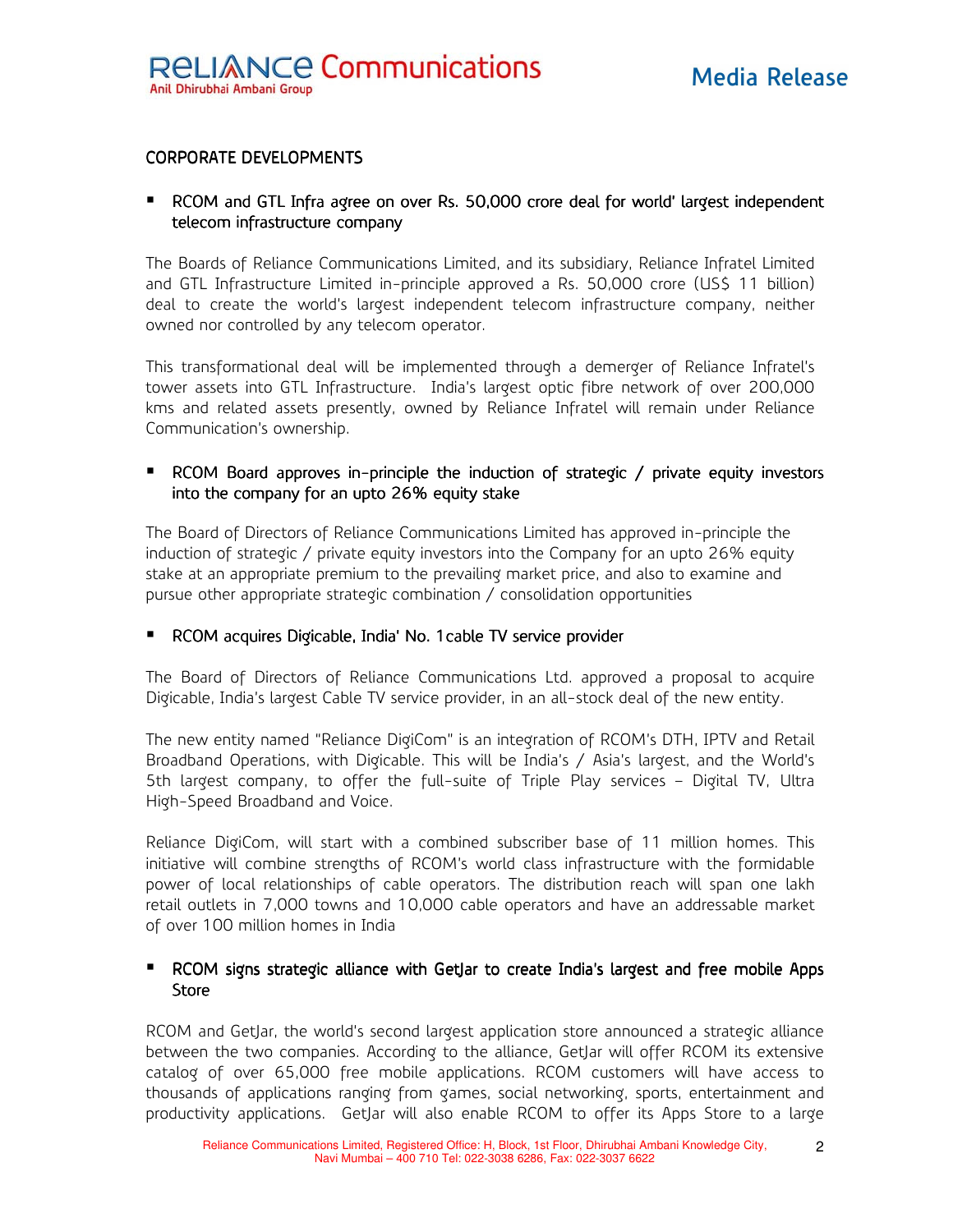bandwidth of mobile handsets across multiple brands and not remain restricted to a few highend smartphones. RCOM will offer the GetJar Apps Store across GSM and CDMA networks.

#### About Reliance Communications

Reliance Communications Limited founded by the late Shri Dhirubhai H Ambani (1932-2002) is the flagship company of the Reliance Anil Dhirubhai Ambani Group. The Reliance Anil Dhirubhai Ambani Group currently has a net worth in excess of Rs. 64,000 crore (US\$ 13.6 billion), cash flows of Rs. 13,000 crore (US\$ 2.8 billion), net profit of Rs. 8,400 crore (US\$ 1.8 billion).

Reliance Communications is India's foremost and truly integrated telecommunications service provider. The Company, with a customer base of over 117 million including over 2.5 million individual overseas retail customers, ranks among the Top 5 Telecom companies in the world by number of customers in a single country. Reliance Communications corporate clientele includes 2,100 Indian and multinational corporations, and over 800 global, regional and domestic carriers.

Reliance Communications has established a pan-India, next generation, integrated (wireless and wireline), convergent (voice, data and video) digital network that is capable of supporting best-of-class services spanning the entire communications value chain, covering over 24,000 towns and 600,000 villages. Reliance Communications owns and operates the world's largest next generation IP enabled connectivity infrastructure, comprising over 190,000 kilometers of fibre optic cable systems in India, USA, Europe, Middle East and the Asia Pacific region.

3